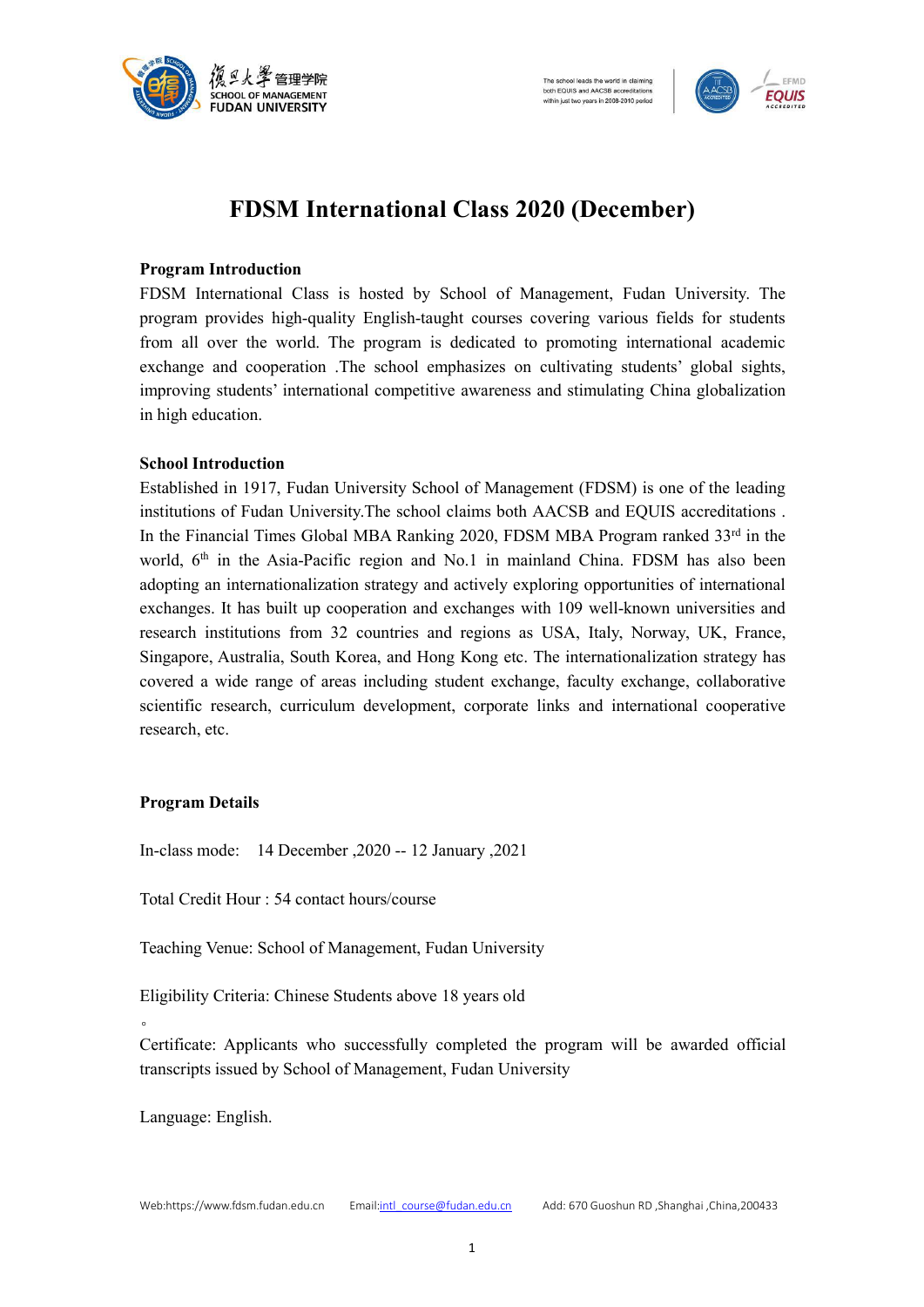

# The school leads the world in claiming<br>both EQUIS and AACSB accreditations<br>within just two years in 2008-2010 period



# **Course List**

| Schedule                            | Course Code    | Course                                      |
|-------------------------------------|----------------|---------------------------------------------|
| Mon, Tue, Wed, Fri, Sat, 9:00-12:00 | <b>ECON301</b> | Applied Economics                           |
| Tue, Thu, Sat, 8:30-12:30           | <b>MAGT502</b> | Organizational Leadership                   |
| Tue, Thu, Sat, 8:30-12:30           | <b>FINC503</b> | Corporate Finance                           |
| Mon-Fri, 9:00-12:00                 | <b>CLAW502</b> | International Investment Law                |
| Mon, Tue, Wed, Thu, Sun, 9:00-12:00 | <b>CLAW501</b> | Introduction to Business Law                |
| Mon, Wed, Fri , 9:00-12:00          | <b>FINC302</b> | <b>International Finance</b>                |
| Tue, Thu, Sat, 8:30-12:30           | MAGT301        | Global Marketing                            |
| Mon, Wed, Fri, 8:30-12:30           | <b>ECON302</b> | China and Globalization                     |
|                                     |                |                                             |
| Mon-Fri, 13:30-16:30                | <b>BUSS302</b> | Business Communication                      |
| Mon, Wed, Fri, 13:00-17:00          | <b>FINC502</b> | Investment and Portfolio Management         |
| Mon-Fri, 13:30-16:30                | <b>BIOL201</b> | Introduction to Biology                     |
| Mon, Wed, Fri, 13:00-17:00          | MAGT501        | Organizational Behavior                     |
| Mon-Fri, 13:30-16:30                | <b>JAPN201</b> | Elementary Japanese Language                |
|                                     |                |                                             |
| Mon-Fri, 18:00-21:00                | ACCT303        | Ethics in Financial Services and Governance |
| Thu, Thu, Sat, 17:30-21:30          | <b>FINC501</b> | Derivative Securities                       |
| Mon-Fri, 18:00-21:00                | MATH201        | Introduction to Linear Algebra              |
| Mon-Fri, 18:00-21:00                | <b>PHIL201</b> | Introduction to World Religions             |
| Mon, Wed, Sat, 17:30-21:30          | <b>ECON501</b> | International Trade                         |
| Mon-Fri, 18:00-21:00                | <b>PHYS201</b> | Introduction to Physics                     |
| Mon-Fri, 18:00-21:00                | <b>PHIL202</b> | Introduction to Philosophy                  |

**Note: The schedule might be subject to change, any adjustment will be updated at the earliest time.**